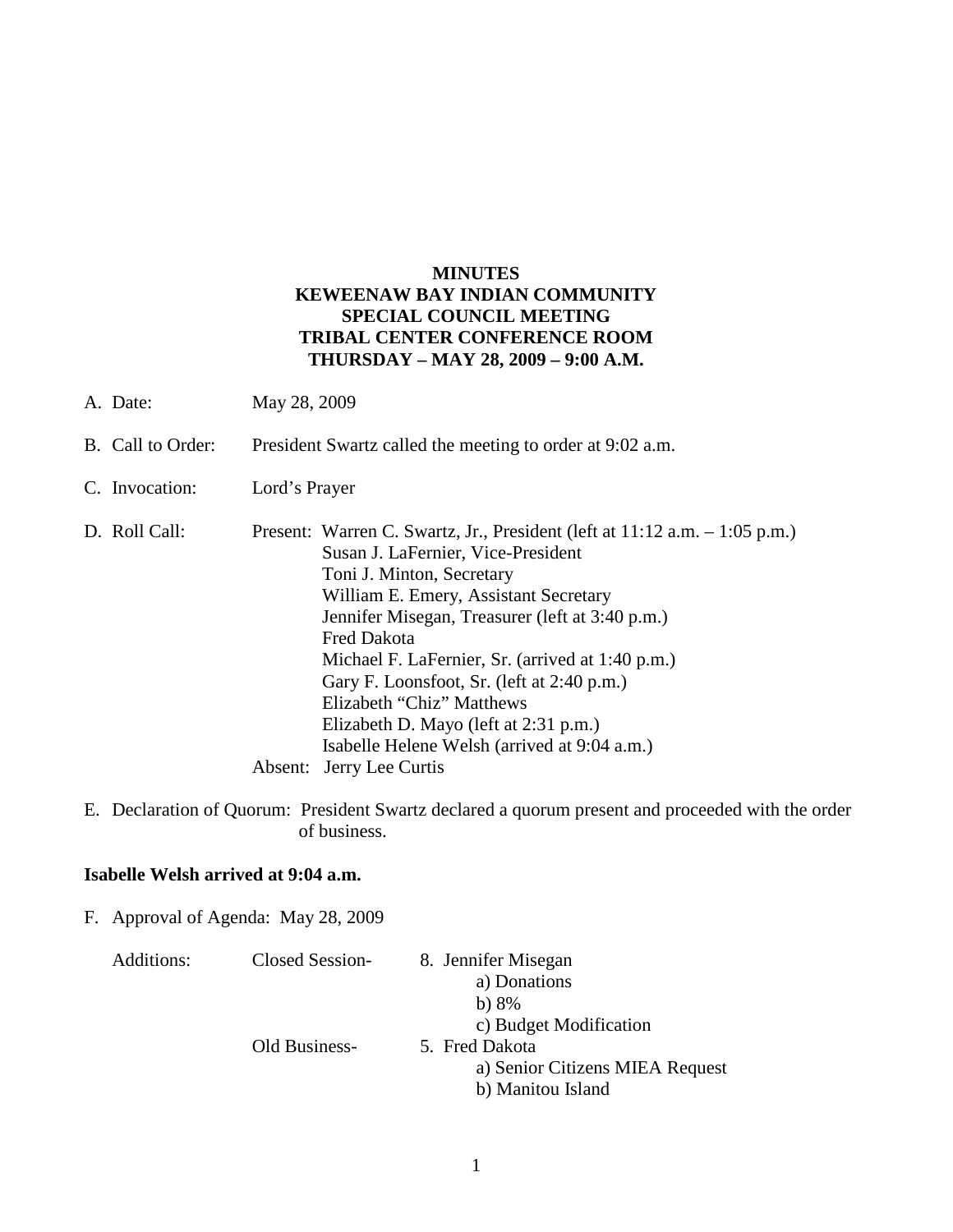| Move:<br>Closed Session-<br>New Business- |                                                                                                                | 1. Gary Loonsfoot, Jr., Language Coordinator and |
|-------------------------------------------|----------------------------------------------------------------------------------------------------------------|--------------------------------------------------|
|                                           | Language Apprentices to Old Business 4. - 1:00 p.m.<br>2. Lynn Haataja to Closed Session 9. Lynn Haataja/Larry |                                                  |
|                                           | Denomie Proposal                                                                                               |                                                  |

**MOTION MADE BY JENNIFER MISEGAN TO APPROVE THE AGENDA WITH THE CHANGES. SUPPORTED BY WILLIAM E. EMERY. NINE IN FAVOR (Susan J. LaFernier, Toni J. Minton, William E. Emery, Jennifer Misegan, Fred Dakota, Gary F. Loonsfoot, Sr., Elizabeth C. Matthews, Elizabeth D. Mayo, Isabelle H. Welsh), OPPOSED – 0, ABSTAINING – 0, TWO ABSENT (Jerry Lee Curtis, Michael F. LaFernier, Sr.).**

- G. For Your Information:
	- 1. A copy of the Gaming Commission Meeting Minutes from 04/27/09
- H. Approval of Meeting Minutes:
	- 1. February 19, 2009

**MOTION MADE BY GARY F. LOONSFOOT, SR. TO APPROVE THE FEBRUARY 19, 2009 MEETING MINUTES WITH THE CHANGES. SUPPORTED BY ELIZABETH D. MAYO. NINE IN FAVOR (Susan J. LaFernier, Toni J. Minton, William E. Emery, Jennifer Misegan, Fred Dakota, Gary F. Loonsfoot, Sr., Elizabeth C. Matthews, Elizabeth D. Mayo, Isabelle H. Welsh), OPPOSED – 0, ABSTAINING – 0, TWO ABSENT (Jerry Lee Curtis, Michael F. LaFernier, Sr.).**

2. March 2, 2009

**MOTION MADE JENNIFER MISEGAN BY TO APPROVE THE MARCH 2, 2009 MEETING MINUTES. SUPPORTED BY ELIZABETH "CHIZ" MATTHEWS. SEVEN IN FAVOR (Susan J. LaFernier, William E. Emery, Jennifer Misegan, Gary F. Loonsfoot, Sr., Elizabeth C. Matthews, Elizabeth D. Mayo, Isabelle H. Welsh), OPPOSED – 0, TWO ABSTAINING (Toni J. Minton, Fred Dakota), TWO ABSENT (Jerry Lee Curtis, Michael F. LaFernier, Sr.).** 

3. March 3, 2009

**MOTION MADE ELIZABETH D. MAYO BY TO APPROVE THE MARCH 3, 2009 MEETING MINUTES. SUPPORTED BY JENNIFER MISEGAN. SEVEN IN FAVOR (Susan J. LaFernier, William E. Emery, Jennifer Misegan, Gary F. Loonsfoot, Sr., Elizabeth C. Matthews, Elizabeth D. Mayo, Isabelle H. Welsh), OPPOSED – 0, TWO ABSTAINING (Toni J. Minton, Fred Dakota), TWO ABSENT (Jerry Lee Curtis, Michael F. LaFernier, Sr.).**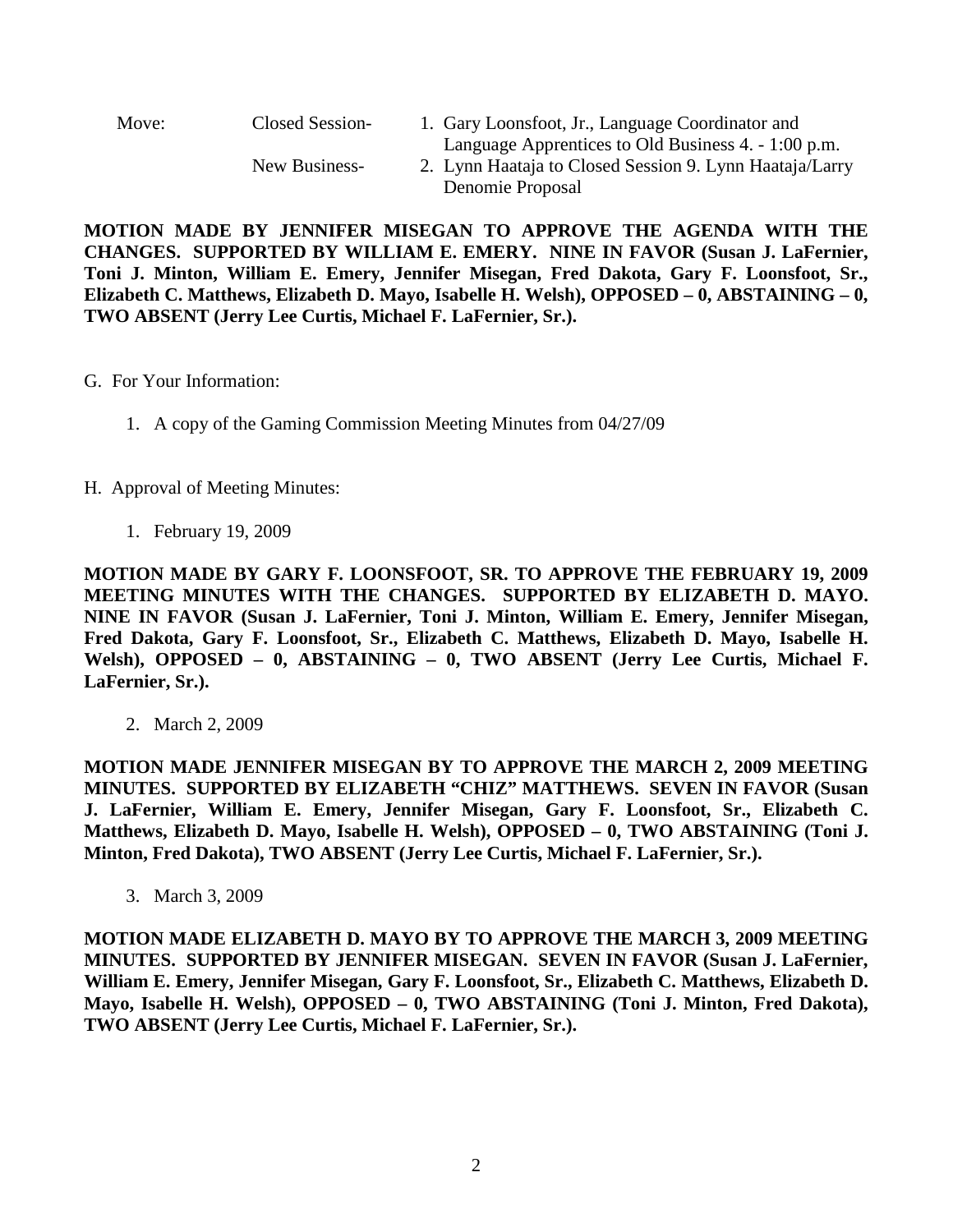- I. Old Business:
	- 1. Will Wiggins, BIA/Dale Goodreau/Tom Remus, Regional Fire Manager Minneapolis BIA, on conference call. – Update on Pinery Fire (Map/Pictures) - The land that burned was private, Tribal fee, Tribal trust, and L'Anse Village. It consumed 685 acres. The fire was set accidentally by someone burning brush. A BAER (Burn Area Emergency Repair) Team is meeting tomorrow. They will assess and give cost estimates.
	- 2. Dawn Gauthier, Commodity Foods Refrigerated Truck Bid Adjustments. She requested additional tribal support and USDA will pay the balance for a diesel model that was not available prior from Frei Chevrolet.

**MOTION MADE BY WILLIAM E. EMERY TO APPROVE THE REQUEST OF \$435.25 TO PURCHASE A REFRIGERATED TRUCK FOR THE COMMODITY FOODS PROGRAM. SUPPORTED BY SUSAN J. LAFERNIER. NINE IN FAVOR (Susan J. LaFernier, Toni J. Minton, William E. Emery, Jennifer Misegan, Fred Dakota, Gary F. Loonsfoot, Sr., Elizabeth C. Matthews, Elizabeth D. Mayo, Isabelle H. Welsh), OPPOSED – 0, ABSTAINING – 0, TWO ABSENT (Jerry Lee Curtis, Michael F. LaFernier, Sr.).**

- 3. Larry Denomie III, CEO
	- a) Building Permit Fee Schedule [Return to later in the meeting]
	- b) Update on Dorsey Conference Call re: Drug Free Work Place/Computer Use Policy

**MOTION MADE BY JENNIFER MISEGAN TO MOVE FORWARD WITH THE DRAFTING OF THE AMENDMENT OF THE DRUG FREE WORK PLACE/COMPUTER USE POLICY AS DISCUSSED. SUPPORTED BY TONI J. MINTON. SIX IN FAVOR (Susan J. LaFernier, Toni J. Minton, William E. Emery, Jennifer Misegan, Gary F. Loonsfoot, Sr., Elizabeth C. Matthews), THREE OPPOSED (Fred Dakota, Elizabeth D. Mayo, Isabelle H. Welsh), ABSTAINING – 0, TWO ABSENT (Jerry Lee Curtis, Michael F. LaFernier, Sr.).**

- 4. Gary Loonsfoot, Jr., Language Coordinator/Language Apprentices Return to at 1:00 p.m.
- 5. Fred Dakota
	- a) The prior Senior Citizens Treasurer stated the Council would pay the additional costs from the MIEA Conference. The Council donated \$3,500.00.

**MOTION MADE BY ELIZABETH D. MAY0 TO APPROVE \$2,635.98 TO THE OJIBWA SENIORS FOR THE ADDITIONAL EXPENSES FROM THE MIEA CONFERENCE. SUPPORTED BY WILLIAM E. EMERY. NINE IN FAVOR (Susan J. LaFernier, Toni J. Minton, William E. Emery, Jennifer Misegan, Fred Dakota, Gary F. Loonsfoot, Sr., Elizabeth C. Matthews, Elizabeth D. Mayo, Isabelle H. Welsh), OPPOSED – 0, ABSTAINING – 0, TWO ABSENT (Jerry Lee Curtis, Michael F. LaFernier, Sr.).**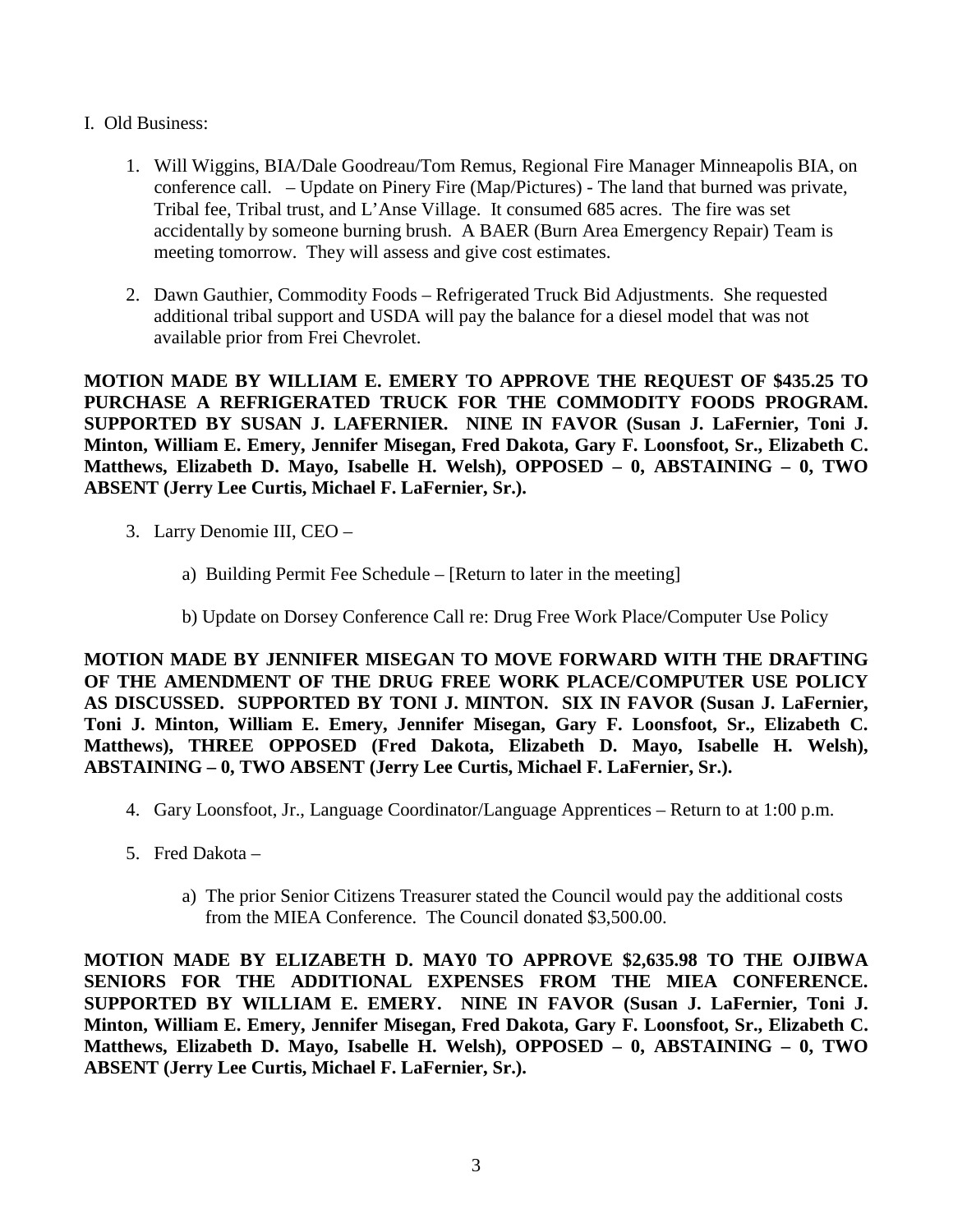b) Manitou Island – Fred would like to see the property given to the Tribe. He feels the Tribe should ask the BIA to transfer the land to KB and put it in trust.

 Susan LaFernier contacted them to let them know we are interested in the property. The process to transfer federal land back to a Tribe is difficult. Susan will meet with Troy Ferone, Bureau of Land Management, along with Jason Ayres and Summer Cohen in June or July.

Jason Ayres will invite Gerald Parish, Sault BIA, to attend the meeting also.

- J. New Business:
	- 1. Debra Parrish, OCC President Resolution KB-1685-2009 Requests the Michigan Congressional delegation to sponsor an amendment to specifically name KBOCC in the Equity in Land Grant Status Act of 1994 to enable OCC to participate in the nation's land grant system for agriculture research and extension program funding.

**MOTION MADE BY GARY F. LOONSFOOT, SR. TO APPROVE RESOLUTION KB-1685- 2009 USDA. SUPPORTED BY ELIZABETH D. MAYO. NINE IN FAVOR (Susan J. LaFernier, Toni J. Minton, William E. Emery, Jennifer Misegan, Fred Dakota, Gary F. Loonsfoot, Sr., Elizabeth C. Matthews, Elizabeth D. Mayo, Isabelle H. Welsh), OPPOSED – 0, ABSTAINING – 0, TWO ABSENT (Jerry Lee Curtis, Michael F. LaFernier, Sr.).**

Council Consensus to give Jason Ayres approval to draft a space lease for Debra Parrish for the USDA Grant.

- 2. Jason Ayres, Realty
	- a) Resolution KB-1681-2009 Miller Acquisition Purchase Agreement with Christopher L. Miller for the fractional interests in allotments of the estate of Ed "Hawk" Miller for \$5,000.00.

**MOTION MADE BY FRED DAKOTA TO APPROVE RESOLUTION KB-1681-2009 MILLER ACQUISITION. SUPPORTED BY GARY F. LOONSFOOT, SR. NINE IN FAVOR (Susan J. LaFernier, Toni J. Minton, William E. Emery, Jennifer Misegan, Fred Dakota, Gary F. Loonsfoot, Sr., Elizabeth C. Matthews, Elizabeth D. Mayo, Isabelle H. Welsh), OPPOSED – 0, ABSTAINING – 0, TWO ABSENT (Jerry Lee Curtis, Michael F. LaFernier, Sr.).**

b) Resolution KB-1684-2009 Mark J. Misegan Residential Lease

**MOTION MADE BY TO ELIZABETH D. MAYO TO APPROVE RESOLUTION KB-1684-2009 MARK MISEGAN RESIDENTIAL LEASE. SUPPORTED BY TONI J. MINTON. EIGHT IN FAVOR (Susan J. LaFernier, Toni J. Minton, William E. Emery, Fred Dakota, Gary F. Loonsfoot, Sr., Elizabeth C. Matthews, Elizabeth D. Mayo, Isabelle H. Welsh), OPPOSED – 0, ONE ABSTAINING (Jennifer Misegan), TWO ABSENT (Jerry Lee Curtis, Michael F. LaFernier, Sr.).**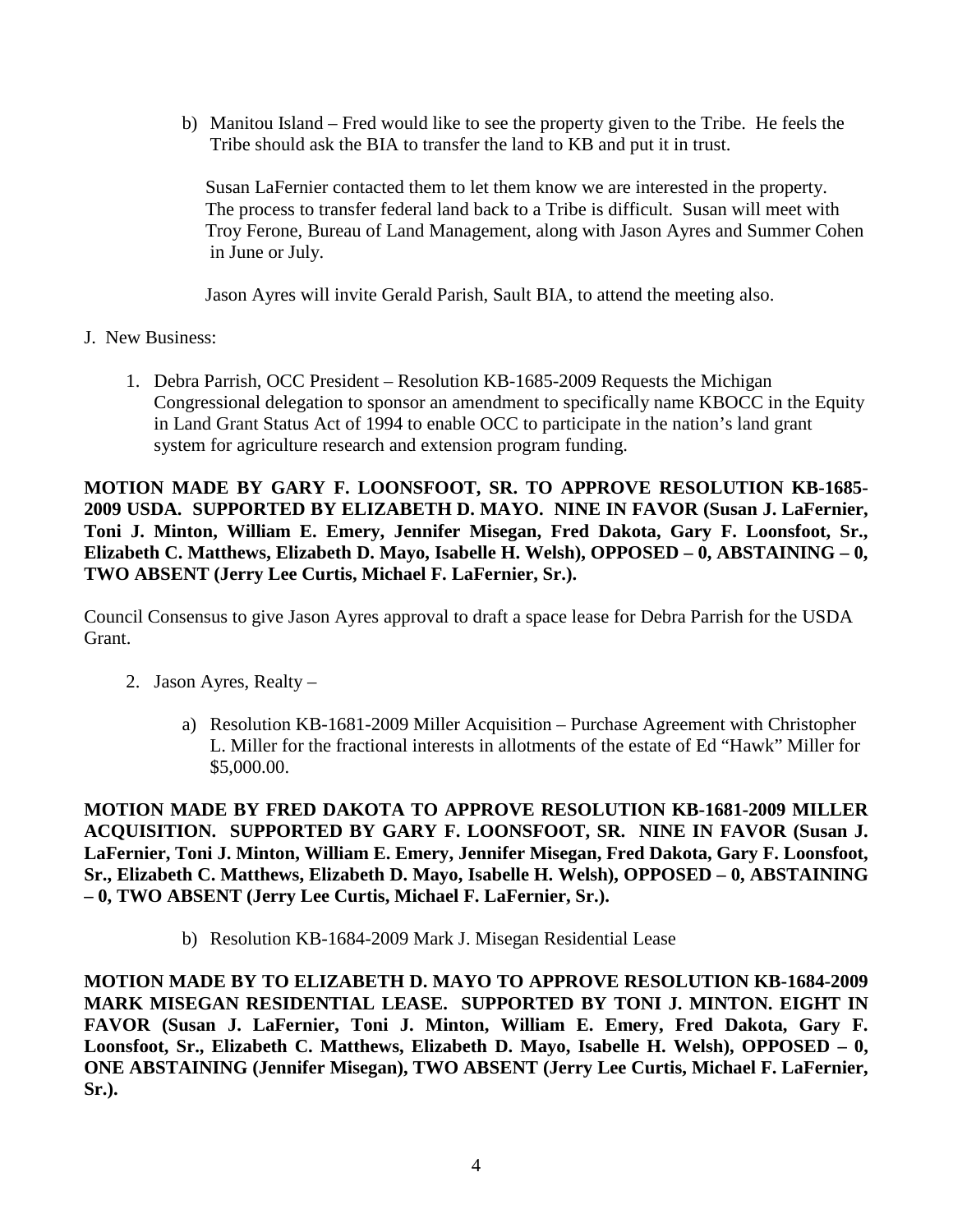### **Break: 10:28 – 10:40 a.m.**

- 3. Jim Stingle, Grant Writer Prioritization of projects for the FY2009 HUD ICDBG Application – Jim will return at a later date with cost estimates on the projects. Input was also requested from the Tribe's Department Heads.
- 4. Larry Denomie III, CEO
	- a) Joe Brazeau Building Inspector Position/Building Permit Fees Schedule Proposal 1 & 2 building and includes electrical inspector fees.

The Motion from May 8, 2008 was for a one-year term.

#### **President Swartz left at 11:12 a.m.**

Susan LaFernier, Vice-President, chaired the meeting.

**MOTION MADE BY JENNIFER MISEGAN TO APPOINT JOE BRAZEAU, BUILDING INSPECTOR, FOR A ONE-YEAR TERM AND TO COMPENSATE HIM ACCORDING TO PROPOSAL ONE FOR RESIDENTIAL BUT TO CONTINUE THE CURRENT FEES FOR THE TRIBAL MEMBERS, TO CONTINUE WORKING ON THE COMMERCIAL COMPENSATION AND FEES AND TO INCLUDE THE ELECTRICAL FEES AS WELL. SUPPORTED BY GARY F. LOONSFOOT, SR. SIX IN FAVOR (Toni J. Minton, William E. Emery, Jennifer Misegan, Gary F. Loonsfoot, Sr., Elizabeth C. Matthews, Isabelle H. Welsh), TWO OPPOSED (Fred Dakota, Elizabeth D. Mayo), ABSTAINING – 0, THREE ABSENT (Warren C. Swartz, Jr., Jerry Lee Curtis, Michael F. LaFernier, Sr.).**

b) Government Personnel Policy Amendment to Sick Leave Immediate Family

**MOTION MADE BY ELIZABETH D. MAYO TO APPROVE THE ADDITION OF GRANDCHILDREN TO THE CURRENT SICK LEAVE POLICY DEFINITION OF THE IMMEDIATE FAMILY FOR BOTH GOVERNMENT AND ENTERPRISE. SUPPORTED BY GARY F. LOONSFOOT, SR. SEVEN IN FAVOR (Toni J. Minton, William E. Emery, Jennifer Misegan, Fred Dakota, Gary F. Loonsfoot, Sr., Elizabeth D. Mayo, Isabelle H. Welsh), ONE OPPOSED (Elizabeth C. Matthews), ABSTAINING – 0, THREE ABSENT (Warren C. Swartz, Jr., Jerry Lee Curtis, Michael F. LaFernier, Sr.).**

**MOTION MADE BY ELIZABETH "CHIZ" MATTHEWS TO APPROVE THE ADDITION OF GRANDCHILDREN, STEP-PARENTS, STEP-SISTERS, STEP-BROTHERS, AUNTS, UNCLES, NIECES AND NEPHEWS TO THE CURRENT SICK LEAVE POLICY DEFINITION OF THE IMMEDIATE FAMILY FOR BOTH GOVERNMENT AND ENTERPRISE. SUPPORTED BY TONI J. MINTON. FIVE IN FAVOR (Toni J. Minton, William E. Emery, Jennifer Misegan, Elizabeth C. Matthews, Isabelle H. Welsh), THREE OPPOSED (Fred Dakota, Gary F. Loonsfoot, Sr., Elizabeth D. Mayo), ABSTAINING – 0, THREE ABSENT (Warren C. Swartz, Jr., Jerry Lee Curtis, Michael F. LaFernier, Sr.).**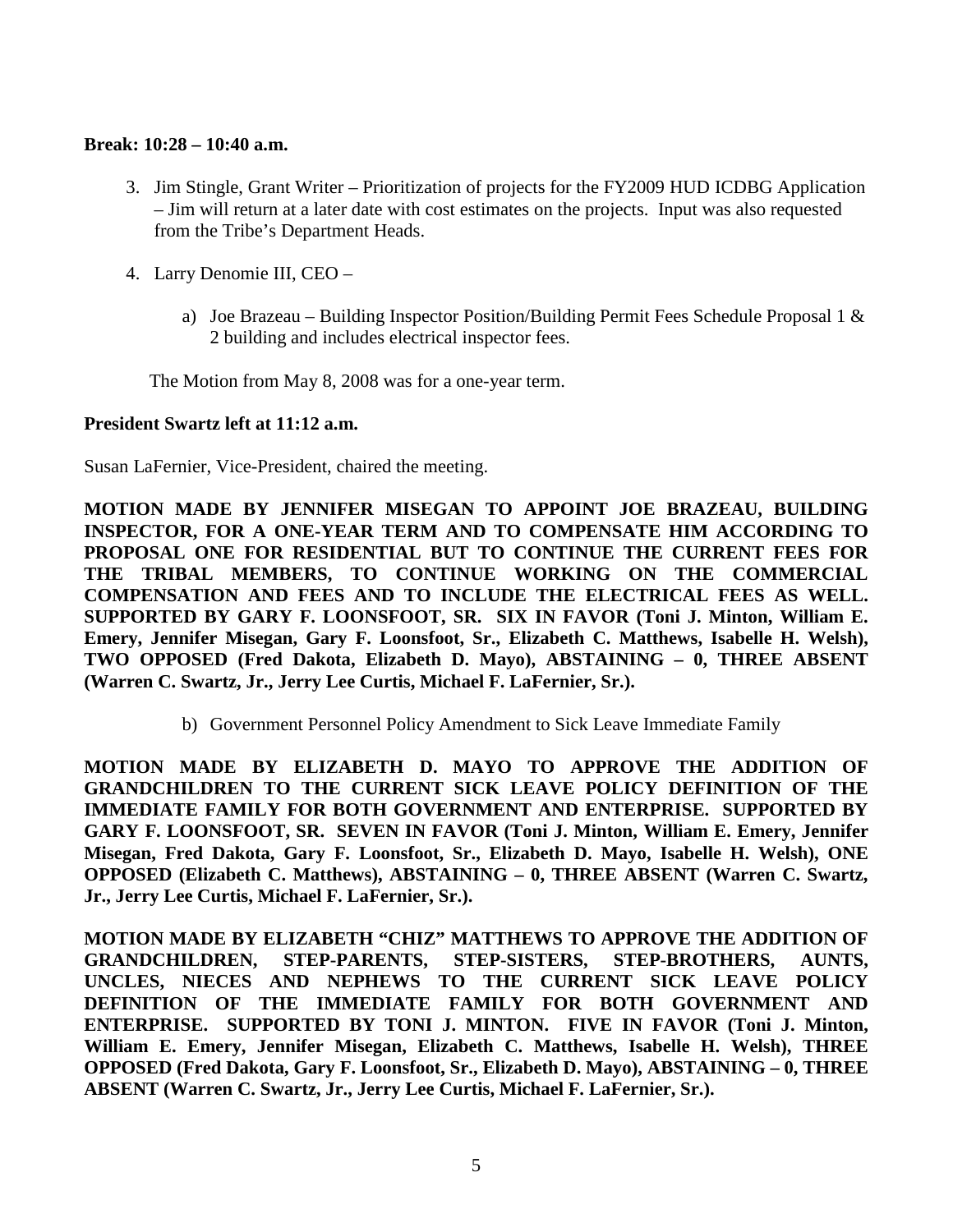6. John Baker, Attorney – Renewal Business License Timothy Mayo - All Purpose Drywall

**MOTION MADE BY WILLIAM E. EMERY TO APPROVE THE LICENSE RENEWAL FOR TIMOTHY MAYO ALL PURPOSE DRYWALL AND TO REDUCE THE BUSINESS LICENSE FEES FOR NEW OR RENEWAL FROM \$125.00 TO \$20.00 EFFECTIVE TODAY. SUPPORTED BY ELIZABETH "CHIZ" MATTHEWS. SEVEN IN FAVOR (William E. Emery, Jennifer Misegan, Fred Dakota, Gary F. Loonsfoot, Sr., Elizabeth C. Matthews, Elizabeth D. Mayo, Isabelle H. Welsh), ONE OPPOSED (Toni J. Minton), ABSTAINING – 0, THREE ABSENT (Warren C. Swartz, Jr., Jerry Lee Curtis, Michael F. LaFernier, Sr.).**

**Lunch: 11:54 a.m. – 1:05 p.m.**

# **President Swartz returned at 1:05 p.m.**

[Return to Old Business 4.] Gary Loonsfoot, Jr., Language Coordinator/Language Apprentices – **1:00 p.m.**

Gary Loonsfoot, Jr., Lisa Denomie, Terri Denomie, Joe Dowd, Liz Julio, Joanne Racette and Dale Shalifoe

The Council held a discussion with the Language Apprentices and the grant requirement of apprentices attending the immersion classes. The Council heard from them as to why they do not wish to attend.

#### **Mike LaFernier, Sr. arrived at 1:40 p.m.**

Some did not understand the requirements of attending the immersion classes when they applied and some were not told.

The Council opted to have Gary contact the funding agency and see if they would allow the Tribe to change the requirements to two different teaching methods and also add six more apprentices from the immersion students, and find out if the Tribe will still be in compliance with the grant.

# **Break: 2:11 – 2:24 p.m.**

K. Closed Session:

- 1. Lisa Denomie, Pre-Primary Program Department Head Update
- 2. Arlan Friisvall, Maintenance Department Head Update
- 3. Jason Ayres, Realty Department Head Update
- 4. Larry Denomie III, CEO Media Services Group Station Marketing Agreement
- 5. John Baker, Attorney
- 6. Warren C. Swartz, Jr., President
- 7. Jennifer Misegan, Treasurer
	- a) Donations
	- b) Baraga Casino 8% Offset
	- c) Budget Modification Tribal Health Fund line item transfers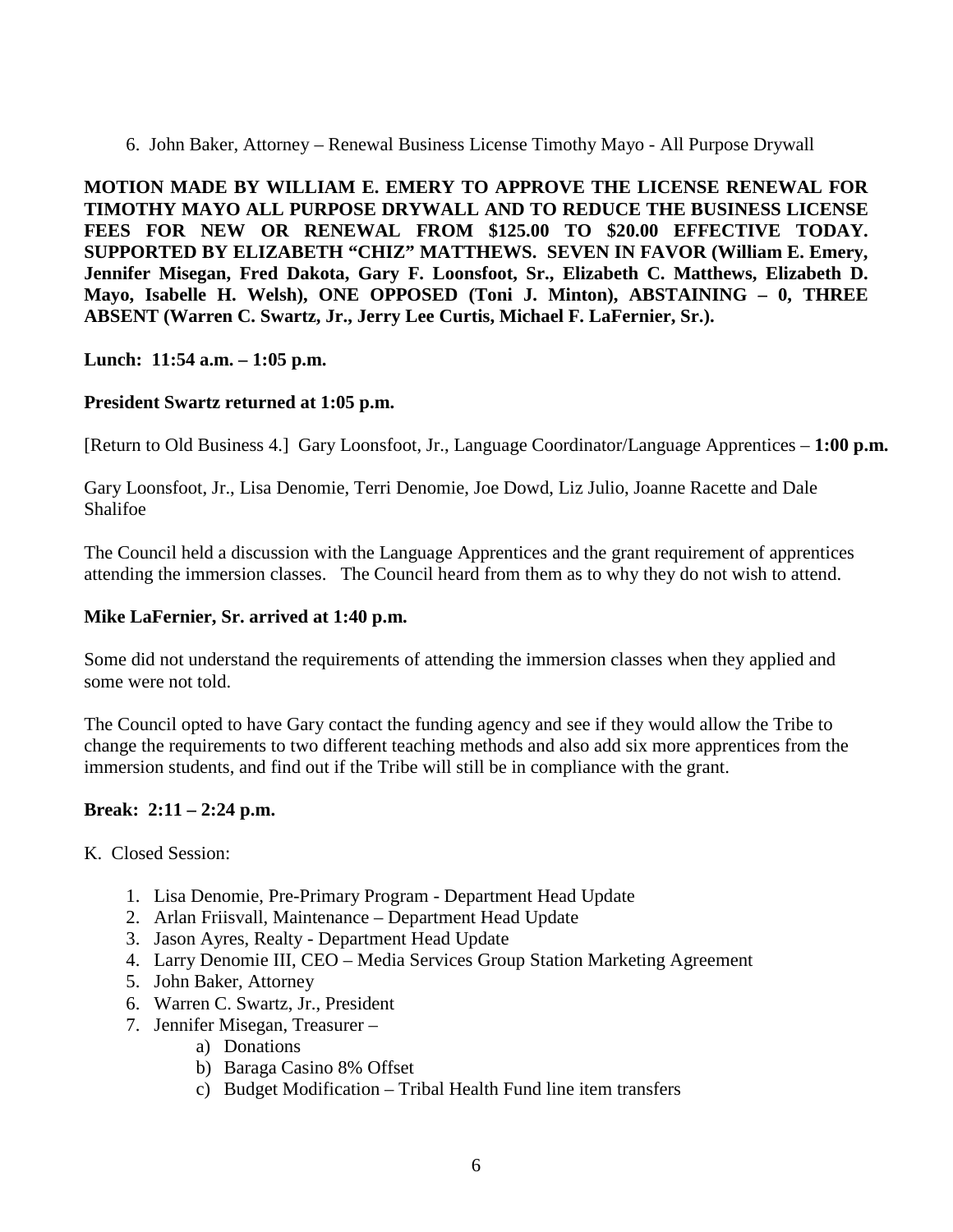8. Lynn Haataja, Interim General Manager/Larry Denomie III, CEO – Proposal

**MOTION MADE BY TONI J. MINTON TO GO INTO CLOSED SESSION AT 2:30 P.M. SUPPORTED BY GARY F. LOONSFOOT, SR. EIGHT IN FAVOR (Susan J. LaFernier, Toni J. Minton, William E. Emery, Jennifer Misegan, Michael F. LaFernier, Sr., Gary F. Loonsfoot, Sr., Elizabeth C. Matthews, Isabelle H. Welsh), TWO OPPOSED (Fred Dakota, Elizabeth D. Mayo), ABSTAINING – 0, ONE ABSENT (Jerry Lee Curtis).**

**Elizabeth Mayo left at 2:31 p.m.**

**Gary Loonsfoot, Sr. left at 2:40 p.m.**

**Jennifer Misegan left at 3:40 p.m.**

**MOTION MADE BY WILLIAM E. EMERY TO GO INTO OPEN SESSION AT 5:04 P.M. SUPPORTED BY MICHAEL F. LAFERNIER, SR. SEVEN IN FAVOR (Susan J. LaFernier, Toni J. Minton, William E. Emery, Fred Dakota, Michael F. LaFernier, Sr., Elizabeth C. Matthews, Isabelle H. Welsh), OPPOSED – 0, ABSTAINING – 0, FOUR ABSENT (Jennifer Misegan, Jerry Lee Curtis, Gary F. Loonsfoot, Sr., Elizabeth D. Mayo).**

Donations for May 2009

**MOTION MADE BY TONI J. MINTON TO APPROVE THE MAY 2009 DONATIONS AS \$500.00 TO THE BARAGA GIRLS VARSITY BASKETBALL TEAM, \$500.00 TO THE NATIONAL INDIAN EDUCATION ASSOCIATION AND \$250.00 TO THE BARAGA HIGH SCHOOL COMMITTEE TO PROMOTE ALCOHOL AWARENESS. SUPPORTED BY ISABELLE H. WELSH. SEVEN IN FAVOR (Susan J. LaFernier, Toni J. Minton, William E. Emery, Fred Dakota, Michael F. LaFernier, Sr., Elizabeth C. Matthews, Isabelle H. Welsh), OPPOSED – 0, ABSTAINING – 0, FOUR ABSENT (Jennifer Misegan, Jerry Lee Curtis, Gary F. Loonsfoot, Sr., Elizabeth D. Mayo).**

Pete Magaraggia Lease Agreement – Substance Abuse Outpatient Clinic

**MOTION MADE BY ELIZABETH "CHIZ" MATTHEWS TO APPROVE THE RATIFICATION OF THE LEASE BETWEEN THE KEWEENAW BAY INDIAN COMMUNITY AND PETE MAGARAGGIA PENDING APPROVAL OF THE BUDGET MODIFICATION. SUPPORTED BY MICHAEL F. LAFERNIER, SR. SEVEN IN FAVOR (Susan J. LaFernier, Toni J. Minton, William E. Emery, Fred Dakota, Michael F. LaFernier, Sr., Elizabeth C. Matthews, Isabelle H. Welsh), OPPOSED – 0, ABSTAINING – 0, FOUR ABSENT (Jennifer Misegan, Jerry Lee Curtis, Gary F. Loonsfoot, Sr., Elizabeth D. Mayo).**